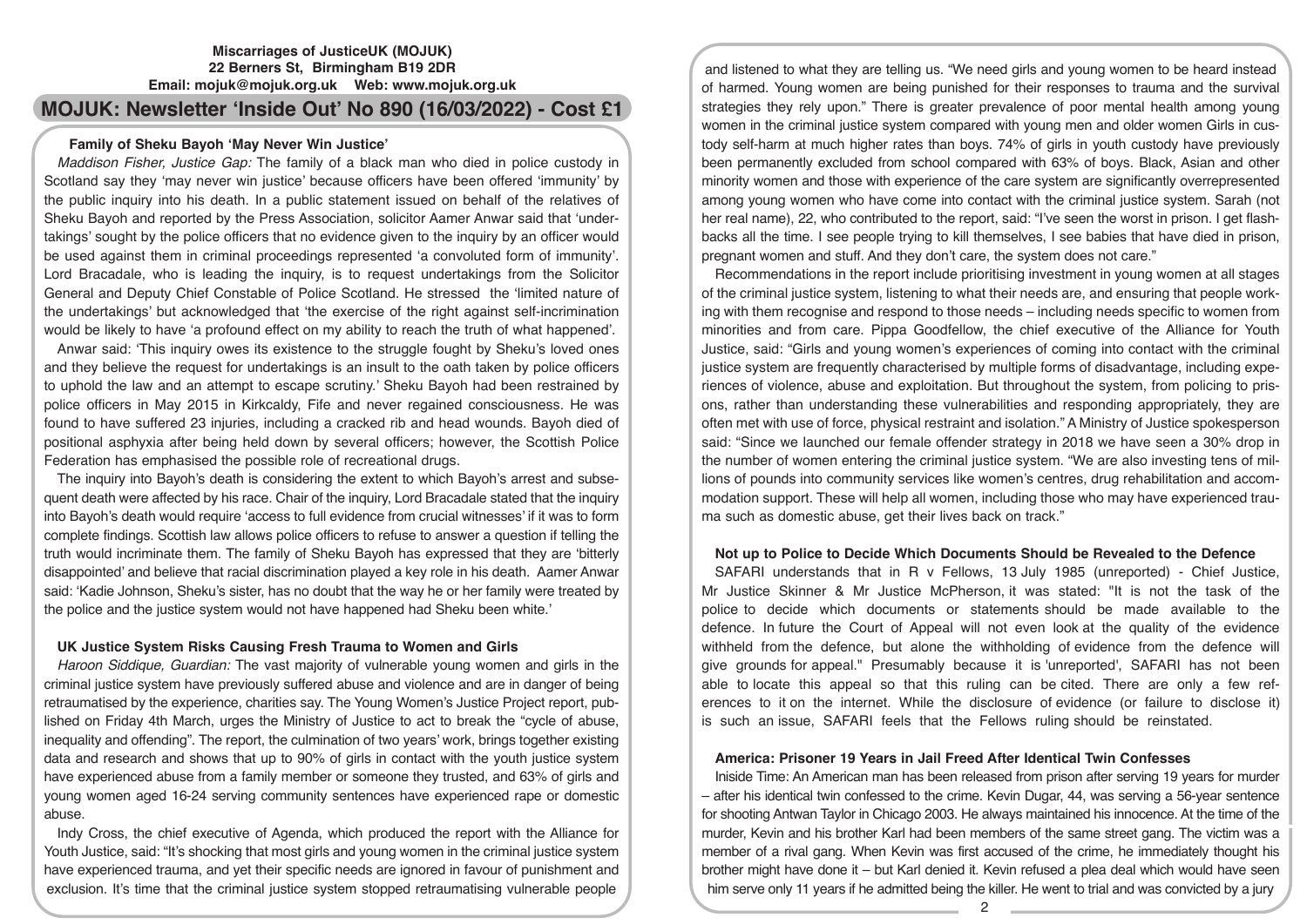on the strength of eyewitness evidence. In 2013, Karl – by now serving a 99-year sentence for a separate incident of home invasion and attempted murder – wrote to Kevin in prison, admitting that he had been the killer and apologising for his actions, saying: "I could've told you what I did a long time ago. Bro I was scared to lose you lil brother … I was selfish … Please forgive me." The authorities initially refused to believe the confession, because Karl had nothing to lose by writing it, and because the twins had a history of impersonating one another. Eventually the case was taken up by miscarriage of justice campaigners, and last year the Illinois Court of Appeals granted Kevin a fresh trial. In January, he walked out of prison at last – although his movements are still restricted and he faces the possibility of being convicted again at retrial. Despite all he has been through, Kevin refuses to blame Karl for the sequence of events, saying: "I love my twin brother. It wasn't my twin's fault I was locked up." Kevin's lawyer Ronald Safer said the case was a tale "made for TV".

### **Prisoners do Have the Right to Complain**

Paul C - HMP Hindley: I am sick of people perpetuating the idea that because we are in prison, we do not have the right to complain about anything. Yes, there's always someone with worse problems than us, but does that mean our problems are not real? Why should we just accept being lied to, stolen from and treated like crap every day? Because we are prisoners does that mean we don't have any human rights? "What about the right to a substantial meal, a good night's sleep, or a fair day's pay for a fair day's work? Oh, yeah, it's because we are in jail." At this prison, full-time workers are paid £5.50 per day, which wouldn't even get you an hour's work at minimum wage on the outside, so why is it okay in here? And why is it then acceptable for prisons to charge an exorbitant fee for PIN-phone credit from that same measly wage, when £10 can buy unlimited calls, texts, and data for a whole month outside? Of course, it's because we are in jail. Why is it acceptable to charge us £25 for a duvet or £10 for a pillow? Oh, yeah, we're in jail. Some people seem to have forgotten that we prisoners are not sent here to be exploited and punished – our loss of freedom IS the punishment. If you simply want to accept being mistreated and being ripped-off at every turn and working for a pittance, then that is your prerogative. But please don't expect the rest of us to swallow all this without question, because by doing so you undermine our efforts to make much-needed improvements to the system. Maybe if we, collectively, focused more of our energy on fixing the problems that cause people to be sent to prison in the first place, instead of shooting down anyone who dares to question the status quo, we wouldn't be building 20,000 more prison places. Don't ever stop standing up for what is right. We do have the right to complain, so please do not undermine that by perpetuating the idea that 'you're in jail, just get on with it'. We already have enough staff who think and talk like that, without cons mouthing their same mantra.

## **Prison White Paper Ignores Race, Say Charity Chiefs**

Sixty charity leaders have written to Justice Secretary Dominic Raab to question why his Prisons Strategy White Paper appears to ignore the issue of race. The 76-page document, published in December to set out the Government's plans for prison, does not include the words "race", "racial" or "racism". It mentions "ethnicity" twice, once in relation to staff diversity and once about women in prison. The charity leaders point out that people from a Black and minority ethnic background are overrepresented in the prison population. They say: "The White Paper outlines its ambition for 'the biggest prison building programme' in a century, with no proposals for how existing racial disparity will be addressed or future inequalities prevented." Those signing include executives from the Prison Advice and Care Trust (PACT), Nacro, Unlock and the Prisoners Education Trust.

#### **HMP Durham Drops Its Book Ban**

Inside Time: Another prison has tried to ban families and friends from sending books to prisoners – despite a national Prison Service rule saying this is allowed. When the mother of a prisoner at HMP Durham sent him reading material in November, the prison refused to let him have it. She received a letter from CM Husband, of the prison's Reception unit, stating: "In terms of handing books in from friends and family, our local security policy doesn't allow this to happen due to the increase in NPS." [New Psychoactive Substances, or Spice-type drugs]. A rule introduced by the Prison Service in 2015, set out in the Incentives Policy Framework, says that "Governors must allow books to be handed and sent in" – and makes clear this applies to all English and Welsh prisons "irrespective of whether or not there are exceptional circumstances." The mother contacted Inside Time. After we raised the case with the Ministry of Justice, last month the mother received a second letter from CM Husband stating the prison was changing its policy after "receiving further information" about the national rules. The second letter said: "We will be updating our local policy here at HMP Durham, and I must formally apologise on behalf of the prison service." It added that the prisoner would receive what he had been sent on Feb 5 – although, according to his mother, he had still not got it when Inside Time went to press in late February. An MoJ spokesperson denied that Durham ever had a local security policy banning the sending-in of books.

## **Offending Behaviour Courses Slump Due To Covid**

The number of prisoners completing offending behaviour courses has slumped to one-sixth of its pre-Covid level, official figures have shown. In 2019/20, before the virus struck, 5,216 people completed programmes in English and Welsh prisons. In 2020/21, the figure was only 833. Most courses were suspended in March 2020 when prisons went into lockdown. Because they tend to involve group work, they have been slow to restart whilst prisons maintain social distancing restrictions. Completing courses is often a condition for prisoners to be released on parole or moved to open conditions. The Parole Board has conceded that if a prisoner has been unable to complete a course that was recommended for them, even if it was due to Covid, this may count against them at their parole

## **Prison Officer** R**ecruitment Campaign Targets Military Veterans**

The Government is seeking to tackle staff shortages in jails with the launch of a fast-track recruitment scheme for Armed Forces leavers to retrain as prison officers. The Advance into Justice scheme will operate at 50 jails, mostly in the south of England and the Midlands, where staff shortages are most acute. Services personnel are being tempted with relocation packages of up to £12,000 on top of the standard annual starting salary of £24,427. A spokesperson for the Ministry of Justice said: "Veterans have a range of transferrable skills which meet the requirements of the prison officer role: good communication and influencing skills, commitment to quality, effective decision-making, care and understanding."

#### **Women's Prisons 'Should Teach More Than Cleaning and Sewing'**

MPs investigating prison education have been told that women's jails only offer training in careers that are seen as traditionally female. Business executive Sasha Simmonds told the Commons Education Committee: "It is unacceptable, in the world we live in today, to only be offering skills such as cleaning, sewing and hairdressing." Simmonds – who works for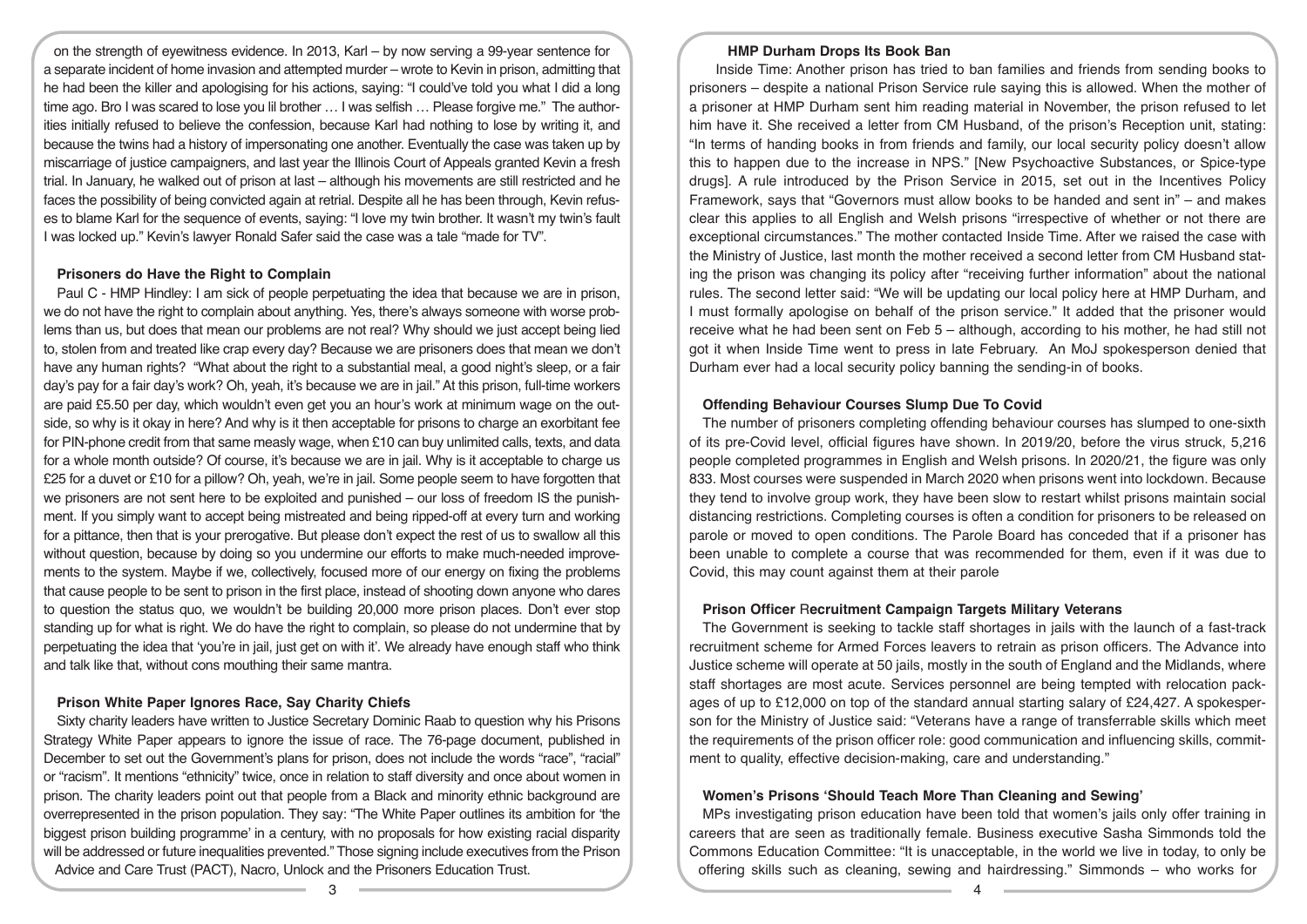O'Neill & Brennan, a consultancy which recruits ex-prisoners for the construction industry – told the MPs that she knew of women who worked in construction whilst on day release, but lacked the opportunity to learn skills such as bricklaying or carpentry which are widely taught in male prisons. Watchdog reports on UK women's prisons have highlighted the issue. The Independent Monitoring Board at HMP Low Newton has called for "additional less stereotypically women's employment opportunities", while inspectors found that women at HMP Cornton Vale in Scotland "were offered activities which have been stereotyped as 'appropriate.'"

#### **Tenfold Rise in Cocaine Finds**

Finds of cocaine in prisons have increased tenfold in the past three years, official figures show. Until 2018, there were fewer than 200 incidents per year of cocaine being found in prisons in England and Wales. This leapt to more than 2,000 incidents in 2021 – a steeper increase than for finds of any other drug. The figures were disclosed in Parliament in January by Prisons Minister Victoria Atkins, who pointed out that the Prison Service was spending £100 million on security measures including x-ray body scanners. Overall, drugs of different kinds were found in prisons on 20,295 occasions in 2021 – slightly down on the figure from 2021, but still above pre-Covid levels. Officials point out that an increase in drug finds does not necessarily reflect increased drug use, but can also show that the authorities are becoming better at detecting contraband.

#### **Magistrates' Sentencing Reform Means More Prisoners**

New powers to let magistrates jail people for up to a year will add to the pressure on prison places, the Government has admitted. Justice Secretary Dominic Raab announced the reform in January, extending the maximum sentence which can be handed down by magistrates from six months to 12, as a way to reduce the backlog of cases in the Crown Court. Ministers insist the change will not mean longer jail terms, or people being jailed who would otherwise not have been, because magistrates will follow the same sentencing guidelines as judges. However, Justice Minister James Cartlidge told MPs last month that as a result of the change, "Cases may complete more quickly which may impact the prison population. This additional impact has been factored into our modelling and we have considered the additional prison places that may therefore be needed as a result."

#### **Policing Bill to End 'Slap on the Wrist' for Low-Level Offences**

Aileen Colhoun, Justice Gap: Nestled amid the 14 parts, 20 schedules and 210 clauses of the Police, Crime, Sentencing and Courts Bill lies a substantial reform of the framework for adult out of court disposals. Part 6 of the new Bill, which is now entering the final stages before becoming law, significantly reduces the number of out of court disposals available to law enforcement agencies and thus increases the likelihood of an offender receiving a criminal record. This change has not, thus far, attracted a great deal of legal comment, but it could lead to significant implications for individuals facing the prospect of a 'low-level' criminal conviction. The new out of court disposals are a means by which a law enforcement agency such as the police can swiftly and efficiently deal with less serious offending, without commencing a criminal prosecution. In order for an out of court disposal to be valid, the offence must be eligible, and the offender must accept their guilt. There are currently a variety of different out of court disposals, of which three are not recorded on the Police National Computer. These are: community resolutions, drugs warnings (for cannabis and khat), and penalty notices for disorder. Under the proposed new Act only community resolutions will remain in place.

#### **IPP Scandal: Prisoners Stranded as 'Non-Existent' Offences Added to Files**

Jon Robins, Justice Gap: Prisoners stranded on indefinite sentences might have had their appeals rejected because non-existent offences had been incorrectly added to their files. Writing for Open Democracy Samantha Asumadu, spoke to the families and supporters of three prisoners serving IPPs (imprisonment for public protection) whose files, they claim, made reference to crimes they had never been accused of.

'In at least one case, we have seen evidence that a man was refused parole after authorities compiled a dossier that included non-existent offences,' writes Asumadu. 'In another, a man was beaten by other inmates who wrongly believed he was a sex offender after seeing an incorrect reference in his file.' You can read about the IPP scandal elsewhere on the Justice Gap – there are reckoned to be 1,700 IPP prisoners still in prison despite the discredited sentence being scrapped ore than a decade ago – see here.

The Open Democracy report highlights a Parole Board decision to turn down a request for parole by Welsh prisoner Leroy Douglas in 2020. 'In 2003, the seriousness of your offending escalated and you received [a] four-year sentence for robbery,' the Parole Board wrote. Asumadu writes: 'In reality, Douglas was behind bars on a separate sentence for the whole of 2003.' 'Leroy could not have been out committing crimes as he was in prison,' his aunt Norma Borrett said.It was not until 2021, more than a year after the inaccurate report was produced, that Douglas was finally deemed safe to transfer to an open prison. Douglas's hearings have been repeatedly delayed, according to the report – 'once because the Parole Board said it didn't have enough information and then again because a legal representative failed to turn up' – and he remains in a closed jail. The prisoner has served time in more than 30 different prisons. The Green peer Jenny Jones called the failure to tackle the IPP problem 'so patently wrong and unjust, it's hard to believe that it's real. Those IPP prisoners still held, suffer physical and mental health challenges as well as over-prolonged incarceration,' she said.

#### **Prison-Based Addiction Treatment Pathways**

Too many people with drug dependency "Are cycling in and out of prison. Rarely are prison sentences a restorative experience. Our prisons are overcrowded, with limited meaningful activity, drugs easily available, and insufficient treatment. Discharge brings little hope of an alternative…life. Diversions from prison, and meaningful aftercare, have both been severely diminished and this trend must be reversed to break the costly cycle of addiction and offending." Those are the words of Dame Carol Black in her groundbreaking independent review of drugs—a damning observation. The treatment system and effective recovery pathways from addiction in prisons are in desperate need of repair, yet the effectiveness of evidence-based, well-delivered treatment for drug and alcohol dependence is well established. When it is properly funded, it works: it cuts the level of drug use, reoffending, overdose risk and the spread of blood-borne viruses. Analysis of Her Majesty's inspectorate of prisons data from 2019 reveals that 48% of men surveyed by the inspectorate who reported having a drug problem said that it was easy to get drugs. The proportion of prisoners who said that they developed a drug problem while in custody more than doubled between 2015 and 2020. In the papers last week it was reported that the drug uptake in prisons in Northern Ireland has risen to an astronomical height. It is therefore clear that what the hon. Gentleman is saying about the UK mainland also applies to us back home. Does he agree that the premise of prison is to rehabilitate and that addiction pathways are the absolute foundation for the rehabilitation that he and I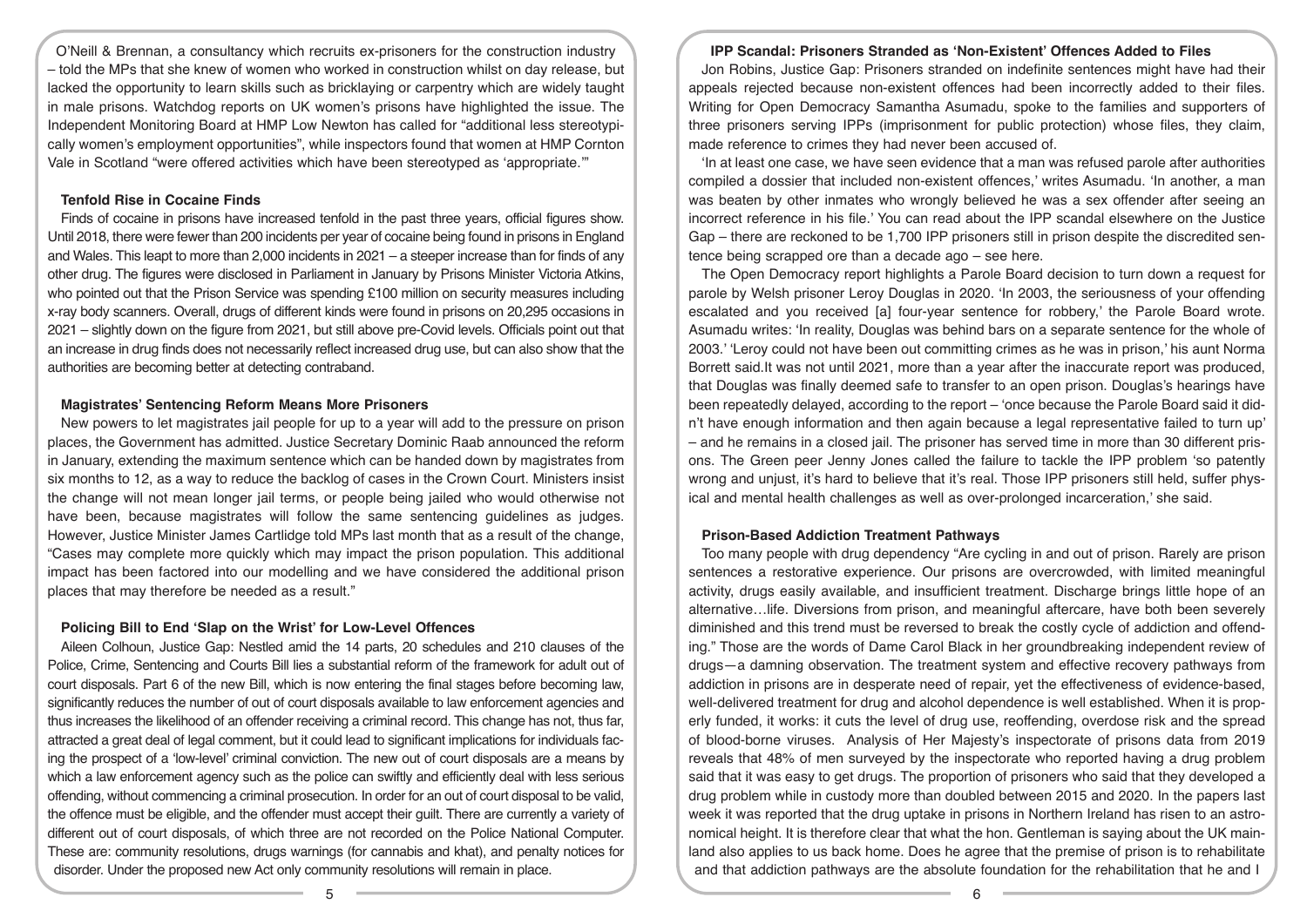want to see and that, to be fair, I think the Minister wants to see too? That can work only if funding is sourced and allocated UK-wide to make sure that it happens.

Modern, progressive society should aspire to something more than having prisons there for punishment. The function of prison should be to rehabilitate, reduce reoffending and help those in prison to build productive and meaningful lives. "Transparency and accountability of the commissioning and delivery of substance misuse services in prisons, including through publishing how much money is spent each year on these services", and ensuring that "everyone leaving prison has identification and a bank account and that those who cannot claim benefits online get the opportunity, from the day of release, to access DWP's telephony service." For those who do reach the threshold of a custodial sentence and enter prison, the only answer to deliver change and break the cycle is to ensure there is access to treatment services within prison and on release. Sadly, the sharp decline in recovery services, particularly in prisons, mirrors the sharp decline in recovery services in the community. That has been further exacerbated by the pandemic, where prison regimes have entered strict lockdowns. One practical challenge is that efforts to tackle drug use in prison are often undermined by the widespread availability of drugs across prison estates. Time, energy and resources end up being consumed by cracking down on the illicit supply. How can policy deal with that challenge, while also dealing with the demand for these substances and the root cause of that? Security can do only so much without a parallel commitment to reducing demand. The Government should ensure that they are committed to acting on both.

We know that, with access to properly resourced, person-centred, trauma-informed care, people can and do make positive changes to their lives. For prisoners, that care cannot stop when they walk from the prison gates. Many prisoners with drug problems are still being released on Friday afternoons, with nowhere to stay, no access to appointments at probation or drug services, no Naloxone and nothing but £46 in their pocket, with predictable results. Transition between prison and the community must be prioritised to ensure a significant increase in engagement and community treatment on release. Every person in recovery is proof of the transformational change that is possible. For those who doubt whether someone in prison can address their addiction and make positive changes, I recommend taking the time to look at the fantastic "More Than My Past" campaign by the Forward Trust. The sad reality is that the UK was once a leader in offering accredited addiction and recovery programmes in prisons. At the beginning of the last decade, there were over 100 programmes in England and Wales in prison settings, with over 10,000 prisoners participating. Today, access to accredited addiction and recovery programmes is a prison postcode lottery. There is no national standard, and the latest figures suggest that the number of people participating in accredited services in prisons is below 200 per year.

In 2012, the Rehabilitation for Addicted Prisoners Trust—now the Forward Trust—managed 14 intensive accredited addiction and recovery programmes in prisons across England, serving around 1,200 people per year. Independent evaluations showed that those programmes helped thousands of people into recovery from addiction, and that prisoners who completed those programmes were 49% less likely to be reconvicted compared with those who completed other programmes. By 2020, most of those programmes had closed due to lack of funding, and only around 300 people were able to access them. As it stands today, after two years of covid restrictions, only four programmes of this kind are still running, with only one currently operational. Despite the evidence, access is sparse, and prisoners have to transfer in order to access such services.

The Health and Social Care Act 2012 transferred responsibility for commissioning health services in custody from Her Majesty's Prison and Probation Service to NHS England. Funding

for prison healthcare and substance misuse services fared well compared with the local authority funded services in the community, but there have been other consequences. Physical healthcare services in prisons have improved, but as Dame Carol pointed out, the arm's length approach to commissioning substance misuse services in prisons has been widely criticised. Contracts are often placed with general healthcare providers, then further subcontracted out, and the system becomes fragmented and unaccountable.Toggle showing location ofColumn 405WH Since that transfer, there has been an alarming reduction in the range of provision in prisons, particularly in recovery-oriented services. Fewer than 200 prisoners are accessing accredited, structured addiction and recovery programmes, and in its "Alcohol and drug treatment in secure settings" report, the Office for Health Improvement and Disparities showed that there were 43,255 adults in alcohol and drug treatment in prisons and secure settings between April 2020 and March 2021—a drop of around 3,000 from the previous year. However, that figure of 43,255 prisoners accessing the treatment system does not tell us anything about how many were accessing recovery-oriented services. Can the Minister tell me what that treatment consists of, considering that accredited addiction and recovery course attendance has plummeted so drastically? With this new strategy, will the Minister also commit to restoring accredited addiction and recovery programmes to former levels and making them available in every prison?

#### **Independent Domestic Violence Advocates in Specialist Courts – a Backfire Effect?**

*Transform Justice:* Do programmes and interventions used in the criminal justice system work? Sometimes the best ideas fall flat on their face. And we only find out through quantitative research and evaluations. *The sex offender treatment programme – an offender behaviour programme designed to reduce sex offending – was designed and accredited by experts. It ran for years before an impact evaluation discovered not only that it didn't work, but that the prisoners*  who completed the programme were more likely to offend again than those who didn't. The programme was promptly abandoned. Unfortunately, most other offender behaviour programmes run in prisons and by probation have no impact evaluation so, for all we know, they could be doing harm, good or nothing at all. We have few high quality evaluations of domestic abuse interventions designed to protect and support victims or to reduce the offending of those who commit domestic abuse. The main programme delivered in prisons and by probation (Building Better Relationships) has never had an impact evaluation in the ten years it has been running, doctorate research by Dr Nicole Renehan, suggests it doesn't work for many men with complex needs.

One of the major challenges facing those trying to get cases to court is victim "attrition" – that a high proportion of victims who report domestic abuse don't want to stick with the criminal justice process. Those that do get to court can find the process traumatic. So campaigners in 2005 designed a new role – the IDVA or independent domestic violence advocate. IDVAs support complainants before (for high risk only) and during the court process. They give them emotional and practical support, explaining how the process works and sitting with them. They don't give legal advice. A number of qualitative studies have shown how highly complainants value this service. Consequently the government has backed the expansion in their use and of their "sister" advocates, independent sexual violence advocates.

Until recently no one has checked what effect IDVAs might have on court outcomes and repeat victimisation, presumably because they have assumed that satisfaction with service is correlated with positive outcomes. But a new study suggests the link is broken – that use of IDVAs is correlated with some quite negative outcomes for the victims. The research was based on a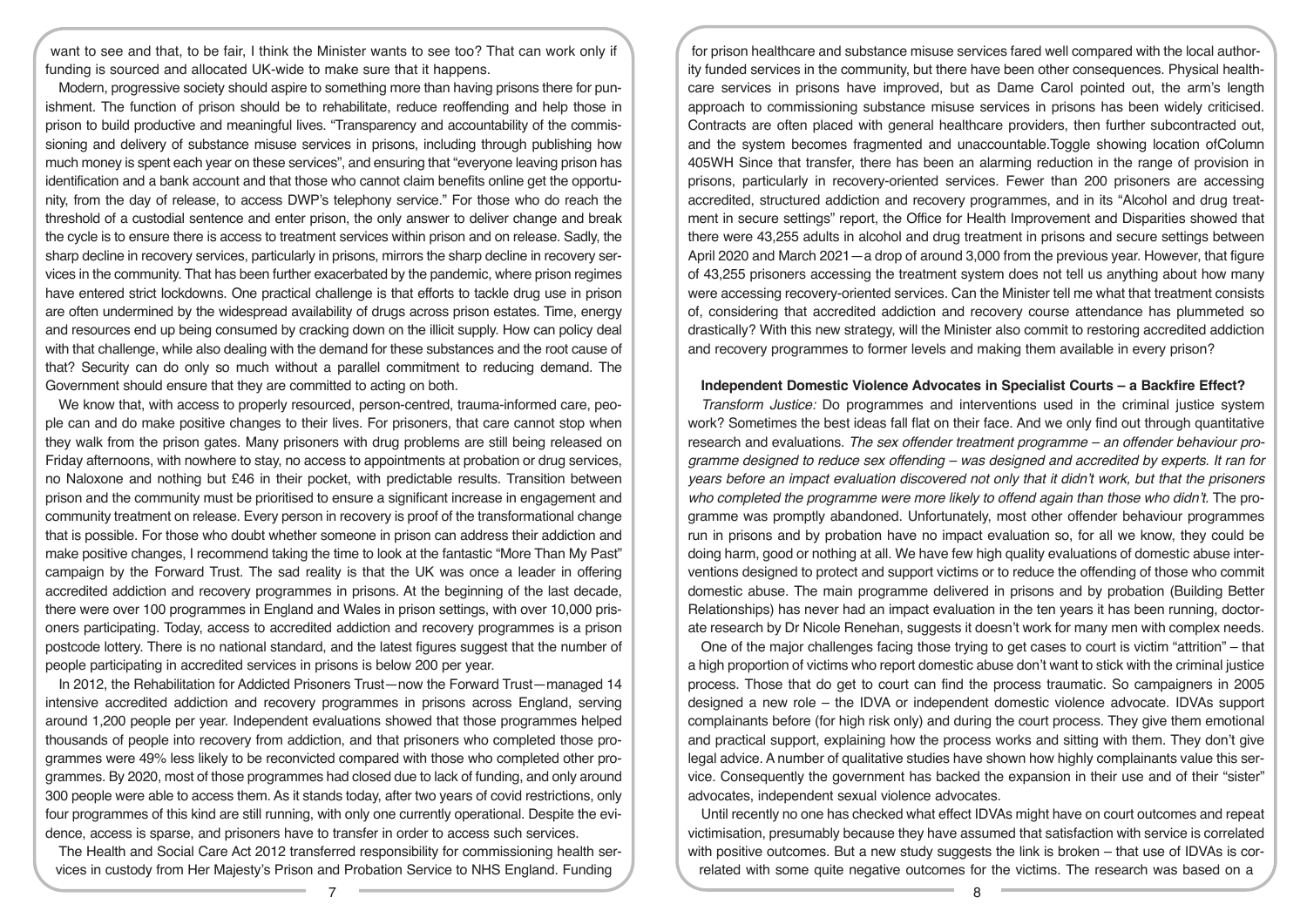specialist domestic violence court where IDVAs are available to support complainants some days a week but not others. The researchers (senior police officers doing postgraduate study at the University of Cambridge, including Jackie Sebire ACC Beds) crunched all the outcome data for that court, comprising 559 domestic abuse trials. The data showed significant differences between days when the IDVA was available – and therefore presumably used by complainants – and days when there was no IDVA to support people. Cases heard on days with access to the IDVA service at court were found to have a 12% reduced likelihood of their accused abusers being convicted, a 10% increased risk of repeat victimisation, and the harm of repeat crimes is 700% higher than victims whose cases were heard without that opportunity.

These are pretty surprising statistics, given that IDVAs are designed to make a positive difference to domestic abuse victims. There is of course no evidence of causation, but the correlation between the presence of the IDVA at court and more negative outcomes for the victims demands urgent further research to work out what is going on. Particularly since the Ministry of Justice recently announced further significant funding for IDVAs and ISVAs: "Crucially, £16m will fund the recruitment of more independent sexual violence and domestic abuse advisers across the country. They provide emotional and practical support for victims, while guiding them through the criminal justice process which many can find daunting".

There has been very little reaction from the government or domestic abuse charities about this important research. It is indeed disappointing for IDVAs and the organisations that support them. But the most important thing is to acknowledge the findings, discuss what they might mean and commission new research to check these findings and to deepen understanding of what works in reducing domestic abuse. There is already good (College of Policing) evidence that criminal sanctions do not reduce abuse. If you look at the sanctions meted out in the magistrates' court, that makes sense – why should a fine or community payback change abusive behaviour? Why not resolve such incidents without going to court? Maybe we need to go back to first base and test or re-test all interventions designed to prevent and reduce abuse to check whether they work. And by work include a range of outcomes including victim wellbeing and feeling of safety as well as what effect the intervention has on police call-outs, repeat victimisation and offending. With finite resources to support victims and change abusive behaviour, we can't afford not to follow the evidence.

#### **Human Rights Reform: 'Incoherent, Based on Misunderstanding and Biased'**

*Rudy Schulkind, Justice Gap:* As the government's consultation closes, we reflect on a set of proposals that show callous disregard for human rights in the UK. While some of these proposals will simply be unworkable or make our judicial system more complex and costly to the public purse, others will diminish access to fundamental rights and put the government further beyond the reach of challenge and scrutiny. Contained within the consultation document itself are a number of alarming proposals. The government wants to introduce a threshold test of 'significant disadvantage' for human rights claims – something that we believe would be unnecessary, counter-productive and deny redress to people whose rights have been breached. Like many other proposals in the government's consultation, far from streamlining the system, this would introduce costly additional stages to cases which would require additional pleadings, witness evidence, hearings, appeals and satellite litigation.

The government will limit people's ability to pursue a rights-based claim alongside another type of claim. It is also seeking to limit access to damages for people whose rights have been breached, under the apparently innocuous intention of 'strengthening the courts' discretion' in granting remedies. Like many proposals, this is put forward to resolve a problem that there is no evidence for

and would have the opposite effect of the government's stated aim. The government is also seeking to 'restrain the ability of the UK courts to use human rights ref to impose 'positive obligations' onto our public authorities'. This misconstrues the nature of fundamental rights. Rights create corresponding obligations, and few if any rights could be meaningfully secured if corresponding positive obligations were simply ignored. Our understanding of rights and what is required to guarantee a right evolves over time and can never be fully foreseen at the time a right is first recognised.

While the consultation paper often raises concerns (often with scant supporting evidence) about the cost to public authorities of unmeritorious claims, in many instances the proposed remedy is to curtail the availability of meritorious ones. This approach harms access to justice without solving the alleged problem. Of particular concern are the government's proposals to curtail access to human rights for people facing deportation, either through limiting the rights that people can appeal to, or preventing the courts from overturning deportation decisions made by the secretary of state. Their proposals would ensure repeated and serious breaches of fundamental rights, inconsistently with the stated aims of the consultation. Moreover, they ignore the fact that the government's decisions in human rights cases are often flawed – from June – September 2021 52% of human rights refusals were overturned on appeal (here).The proposals would force children forced to grow up without a parent and therefore punish the children for the actions of their parents.

Alongside 20 organisations we have written to the government highlighting appalling flaws in the way that the government put forward its case in the consultation doc. In making the case for tougher deport laws and arguing that people are abusing the system, the government has used a "case study" about a man that they believe should have been deported, without mentioning the fact that he was born in the UK, had indefinite leave to remain and since the age 9 has never left the UK. Another case cited failed to mention particularly striking facts about a man who had been in the UK for over 30 years and was deeply socially and culturally integrated here. Hiding crucial facts that don't support the government's claims seems to reflect the Government's general approach towards the Human Rights Act.

Justice Secretary Dominic Raab made use of an equally misleading case study at the Conservative Party Conference – arguing that the man he spoke about was a typical example of abuse of deportation laws, without clarifying that the case was determined before changes to the law in 2014 made it much more difficult to succeed in deportation appeals, and involved a man who had arrived in the UK aged four and was to all intents and purposes British. The affair brings to mind 'catgate' – where then Home Secretary Theresa May justified tougher deportation laws, incorrectly claiming that a man avoided deportation because he "had a pet cat". It is alarming to see evidence deployed in such a brazenly misleading way to justify trampling on fundamental rights.

Equally, the government uses data going back to 2008 to allegedly demonstrate that many deportation appeals succeed, obscuring more recent trends flowing from changes to the law in 2014. BID's own FOI requests show that there are in fact now far fewer appeals lodged on human rights grounds (and still far fewer allowed) in the deportation context than the figures cited in the consultation document might appear to suggest. We are concerned that, faced with a lack of evidence to support its position, the government has disingenuously elected to present information in a misleading way to generate support. Many of the proposals are moreover incoherent, are premised on apparent misunderstandings of the current legal position, and/or go far beyond the recommendations of the expert panel that the government recently commissioned to review aspects of the Human Rights Act. A number are framed in a biased manner, seemingly aimed at eliciting desired responses than drawing from a range of well-informed sources. This calls into question the entire consultation exercise. We call on the government to reconsider this baseless attack on fundamental human rights in the UK.